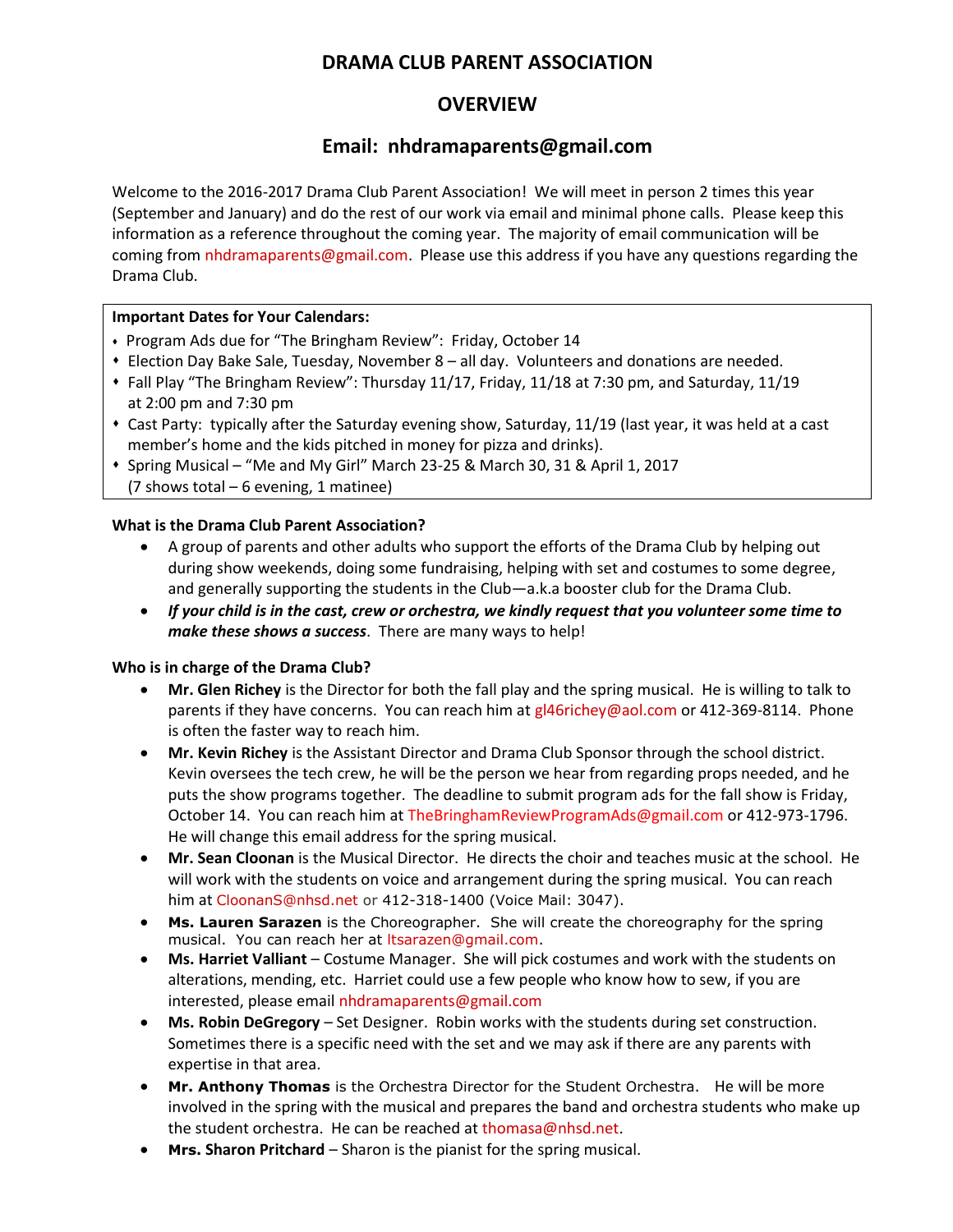### **How do the adult leaders work with students and make show/casting choices?**

- The directors try to pick plays and musicals in advance to fit the talent of the students who are likely to continue in the Club and who they think might join the Club as they come up from the Middle School. For example, a few years ago, they knew they had a lot of talented dancers and knew some new students could dance, so they picked a dance heavy show like *42nd Street*. Typically the musical will have a big cast as you can have more students in the ensemble. The fall play is harder to choose in the sense that very few plays are written with 20 or more parts or with lots of female parts. They don't know what shows they will do next year yet, but they will be thinking about it all year.
- For auditions, they use a scale or rubric with at least three people rating each audition for fall and at least four people doing so in spring. Afterwards, they go through the students in the order of audition scores and cast the show. When two or more students have equal scores and seem equally talented for a role, they debate (maybe even argue) to try to make the best pick. Then the students' additional service to the Club (coming on Saturdays to create the set for example) or their general behavior on set in the past will weigh into the choice. The hardest part is that they cannot always cast all the talented students they have. It is also hard to see a talented student have a bad audition.
- They want parents and students to know that not getting cast in one show **does not** mean that a person would not be cast in another or that a person would not get a big part in the other. Some students shine in drama and get a big part in the fall play, others are great at dance but their acting is not as strong, so they may get a featured part in the spring musical. The directors hope all will stay involved in some capacity.

### **Who is in the lead for the Drama Parent Association?**

- **Laurie Medfisch**, Co-Coordinator. Assures the Club is organized, creates newsletters, makes sure tables are staffed at the shows, etc. To volunteer or donate, contact her via email: [nhdramaparents@gmail.com](mailto:nhdramaparents@gmail.com) or text: 412-303-9541 (cell)
- **Bonnie McCreary**, Co-Coordinator. Assists with emails, scheduling volunteers, questions, etc. Email: nhdramaparents@gmail.com
- **Ed & Jodi Tonarelli –** Treasurer of the Drama Parent Association & Gift Basket Raffle Coordinators. Email: etonarelli@aol.com
- **Open**, Flower Table Coordinator Coordinate with florist, gather supplies needed for sales
- **Cathy Mann**, Show Candy Coordinator cam62059@verizon.net
- **Melanie Karpinski**, Cookie Table Coordinator mnkarpinski@gmail.com
- **Open**, Spring Luncheon Coordinator(s) 2 people Coordinate food, decorations, etc.
- **Open**, Election Day Bake Sale Lead Parent Immediate need of someone to coordinate (see below)
- **Open**, Hoagie Sale Coordinator Sale will be in the spring

If you are interested or have time to take the lead on some part of this, please let Laurie or Bonnie know via nhdramaparents@gmail.com.

## **Volunteering**

- We need **many** of volunteers to accomplish everything. Donations of time and items are both valued and appreciated.
- We need people to be in the lead for various parts of the shows. See above.
- For the shows, we need 8 to 12 lobby volunteers per show to staff the tables.
- For the spring show, we anticipate needing sewing/ironing volunteers to work on costumes. Ms. Valliant will also need two assistants to help her with costumes.
- Selling program ads or soliciting donations from businesses for the fundraisers.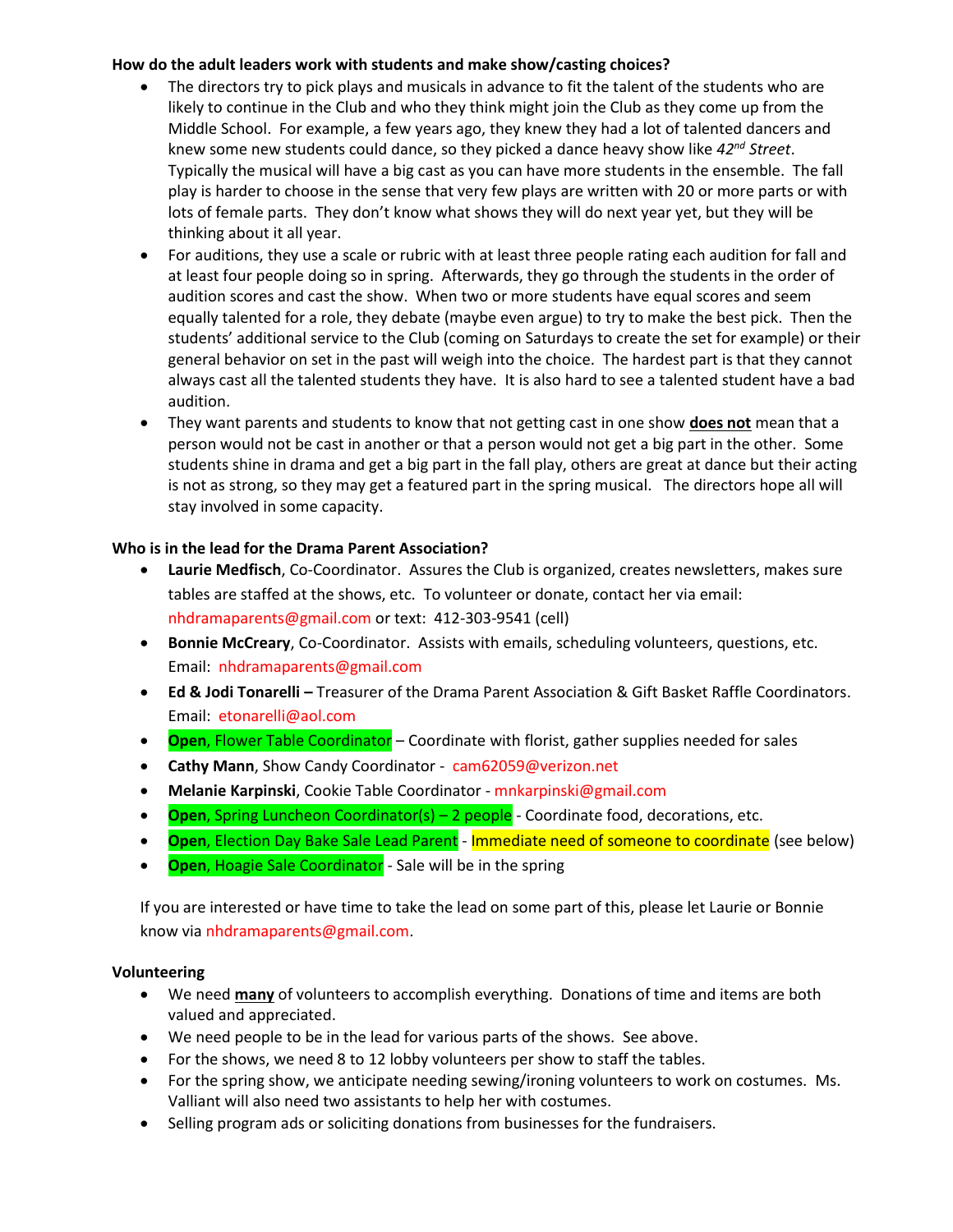#### **Why are we fundraising and how does fundraising run?**

- Ticket sales for shows go directly to the district. They are not part of our fundraising.
- At show time we have several fundraisers:
	- o **Program Ads:** Please consider selling some program ads, either personal ads or business ads.
	- o **Flower Table:** We do this at both shows. People can buy flowers & balloons for cast & crew members and send them backstage. We make more on flower sales in the spring simply because there are more shows and usually a bigger cast.
	- o **Candy:** (in connection with the flower table). We will do this at both shows too. We sell candy for a small profit which can be sent backstage. We increased the price from \$1 to \$1.50 last year and sold the most candy we've ever sold. It seems to be becoming as popular as the flowers & balloons.
	- o **Cookie Table**: Each family will get a schedule for donating cookies to the show. You will be asked to donate 3 dozen cookies. People who come to the show donate in dollars what they feel is fair for the cookies. We sell coffee, water bottles and juice pouches for a dollar at the table. This is virtually all profit as almost everything is donated.
	- o **Gift Basket Raffle**: This will be our third year doing the basket raffle. The Tonarelli's put together some amazing baskets last year and they were a big hit at both shows. This has become one of our most profitable fundraisers. We can always use gift cards, tickets, etc. to help create the baskets. Please contact Ed or Jodi Tonarelli if you are able to help in this area.
	- o **Restaurant Fundraisers:** Last year Ed Tonarelli coordinated restaurant fundraisers at Chipotle & TGI Fridays. The students and many parents go to Fridays (Friday night) after the show and they agreed to donate back a portion of the checks from our group. Chipotle will donate 50% of sales one time per year, last year we did it in the spring.
- Outside of show time, our other fundraisers are:
	- o **Election Day Bake Sale**: The sale is held in the middle school in the hallway leading to the gyms where the polls are. As we all know, this year is a Presidential election year. The polls will be very busy which will allow us to make a good profit. Each family is asked to donate baked goods for the sale, and the students primarily run the whole thing, with one parent being present (2 hour shifts throughout the day). Kevin Richey will put in the reservations for the tables. We are looking for someone to take the lead on this. This will involve setting up the sale around 6:30 am, and making sure all supplies are present (the Club already has most of the supplies needed). If you are willing to be the lead, contact Laurie Medfisch or Bonnie McCreary via nhdramaparents@gmail.com. If you are willing to work a two hour shift at the table, let Laurie or Bonnie know that, too.
	- o **Hoagie Sale**: We do this in the spring. It is our one food sale fundraiser. The Club has been doing it for years. We need a lead parent on it. You can email Laurie or Bonnie about it if you think you might like to do it. It's basically coordinating with the hoagie company and collecting order forms & money from the students. Also being present for pickup. Last year we awarded the top seller with a \$20 Starbucks card. The sale was a big success.